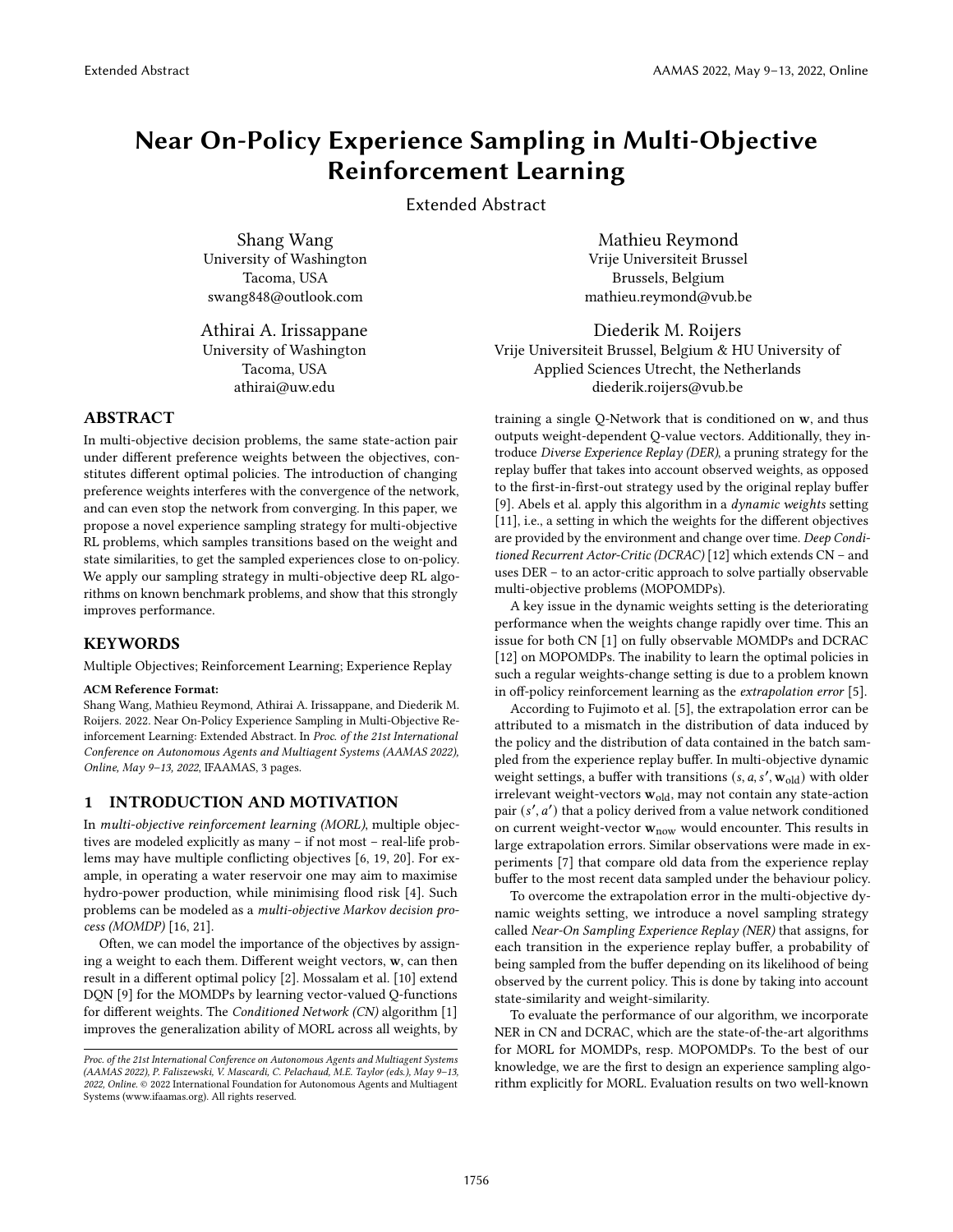<span id="page-1-1"></span>

Figure 1: The average cumulative regret over 10 runs for the regular weights change in 4 different settings, from left to right, DCRAC in Minecart, DCRAC in DST, CN in Minecart, CN in DST.

MORL benchmarks, Deep Sea Treasure [\[18\]](#page-2-15) and Minecart [\[1\]](#page-2-10), show that our approach can efficiently reduce the extrapolation error in multi-objective reinforcement learning with dynamic weights.

## 2 ALGORITHM

To define similarity of the states with respect to the on-policy state distribution, we employ two metrics: the similarity between the current preference weight-vector and the preference weight-vector at the time the sampled transition was added to the replay buffer:

$$
F(\mathbf{w}_j, \mathbf{w}_t) = ||\mathbf{w}_j - \mathbf{w}_t||_2.
$$
 (1)

as well as the similarity between the current states and the sampled transition's state. To compute state-similarity we employ a fixed CNN auto-encoder to embed the raw states into 512 dimensional randomized feature vectors  $\psi(s)$ , following [\[3\]](#page-2-16):

$$
F(s_j, s_t) = ||\psi(s)_j, \psi(s)_t||_2.
$$
 (2)

Furthermore, to avoid the negative effects of sparse rewards, NER takes into account the  $TD$ -error, similarly to Prioritized Experience  $Replay (PER) [17]$  $Replay (PER) [17]$ . The NER sampling algorithm is defined as follows: first, NER samples  $\lambda k$  transitions from the replay buffer with the probability depending on the  $TD$ -error, as in [\[17\]](#page-2-17). Then, it computes a similarity score  $F(\mathbf{w}_j, \mathbf{w}_t) + F(s_j, s_t)$  for each of these transitions, and makes a batch of the *k* most-similar transitions. Thus, if  $\lambda = 1$ , NER becomes equivalent to PER. Finally, the sampled transitions' priorities are updated by recomputing their  $TD$ -errors, as in [\[17\]](#page-2-17).

Since the deviation from PER introduces a bias, we linearly anneal  $\lambda$  from an initial value  $\lambda_0$  to 1 in  $\alpha \cdot T$  steps, where T is the total number of training steps.

## 3 EXPERIMENTS AND EVALUATION

We evaluate the performance of NER on two well-known MORL benchmarks, Minecart [\[1\]](#page-2-10) and Deep Sea Treasure (DST) [\[18\]](#page-2-15). Both CN [\[1\]](#page-2-10) and DCRAC [\[12\]](#page-2-12) originally used PER. We test what happens if we replace PER by NER. We employ the same basic network structure and hyper-parametersto those used in [\[1\]](#page-2-10), [\[12\]](#page-2-12).

We use the regret as evaluation metric, which is the difference between optimal value and actual return,  $\Delta(\mathbf{g}, \mathbf{w}) = \mathbf{V}_{\mathbf{w}}^* \cdot \mathbf{w} - \mathbf{g} \cdot \mathbf{w} =$  $\mathbf{V}_{w}^{*}\cdot\mathbf{w}-\sum_{t=0}^{\hat{T}}\gamma^{t}\mathbf{r}_{t}\cdot\mathbf{w}$ , where g is the discounted cumulative rewards,

<span id="page-1-0"></span>

| <b>ER</b><br>avg regret | PER     | <b>NER</b> | PER             | <b>NER</b> | <b>PER</b>        | <b>NER</b> |
|-------------------------|---------|------------|-----------------|------------|-------------------|------------|
| networks.               | overall |            | last 250k steps |            | last 500 episodes |            |
| Mine Cart               |         |            |                 |            |                   |            |
| CN <sub>1</sub>         | 0.0158  | 0.0089     | 0.3488          | 0.1511     | 0.3756            | 0.1821     |
| <b>DCRAC</b>            | 0.0198  | 0.0144     | 5.6318          | 5.1626     | 5.9456            | 5.9257     |
|                         | overall |            | last 25k steps  |            | last 50 episodes  |            |
| Deep Sea Treasure       |         |            |                 |            |                   |            |
| $\overline{CN}$         | 0.1110  | 0.1048     | 0.4050          | 0.3067     | 0.5019            | 0.2648     |
| <b>DCRAC</b>            | 0.7454  | 0.6350     | 6.5792          | 5.8092     | 8.5488            | 5.7741     |

Table 1: Average episodic regret with PER and NER for CN, DCRAC on both Minecart and DST.

and  $V_w^*$  is the optimal value for  $w$ . The weights  $w$  are randomly sampled form a Dirichlet distribution ( $\alpha = 1$ ) every episode.

When looking at the performance (Table [1](#page-1-0) and Figure [1\)](#page-1-1) we see that CN/DCRAC+NER consistently outperforms CN/DCRAC+PER, both during training and after convergence. This strengthens our hypothesis that using data updates that conform to the current policy distribution is beneficial to improve performance.

## 4 CONCLUSION

In this paper, we studied the issue of steeply declining performance in the multi-objective reinforcement learning for dynamic weights when these weight-changes occur frequently. We argued that a current policy-network is more likely to adjust to new weights in a short time when the sampled transitions are from the statedistribution close to that of the current policy for the new weights. Therefore, we proposed a novel experience sampling strategy for multi-objective RL with dynamic weights, Near-On Sampling Experience Replay (NER). The results shows that our algorithm strongly outperforms standard prioritized experience replay (PER) [\[17\]](#page-2-17) in the Minecart environment and the DST environment. NER alleviates the extrapolation error problem caused by the single-objective experience replay algorithms for MORL with dynamic weights. In future work, we aim to use NER in combination with different algorithms [\[8,](#page-2-18) [15\]](#page-2-19), and in multi-objective multi-agent settings [\[13,](#page-2-20) [14\]](#page-2-21).

#### ACKNOWLEDGMENTS

This research was supported by funding from the Flemish Government under the "Onderzoeksprogramma Artificiële Intelligentie (AI) Vlaanderen" program.